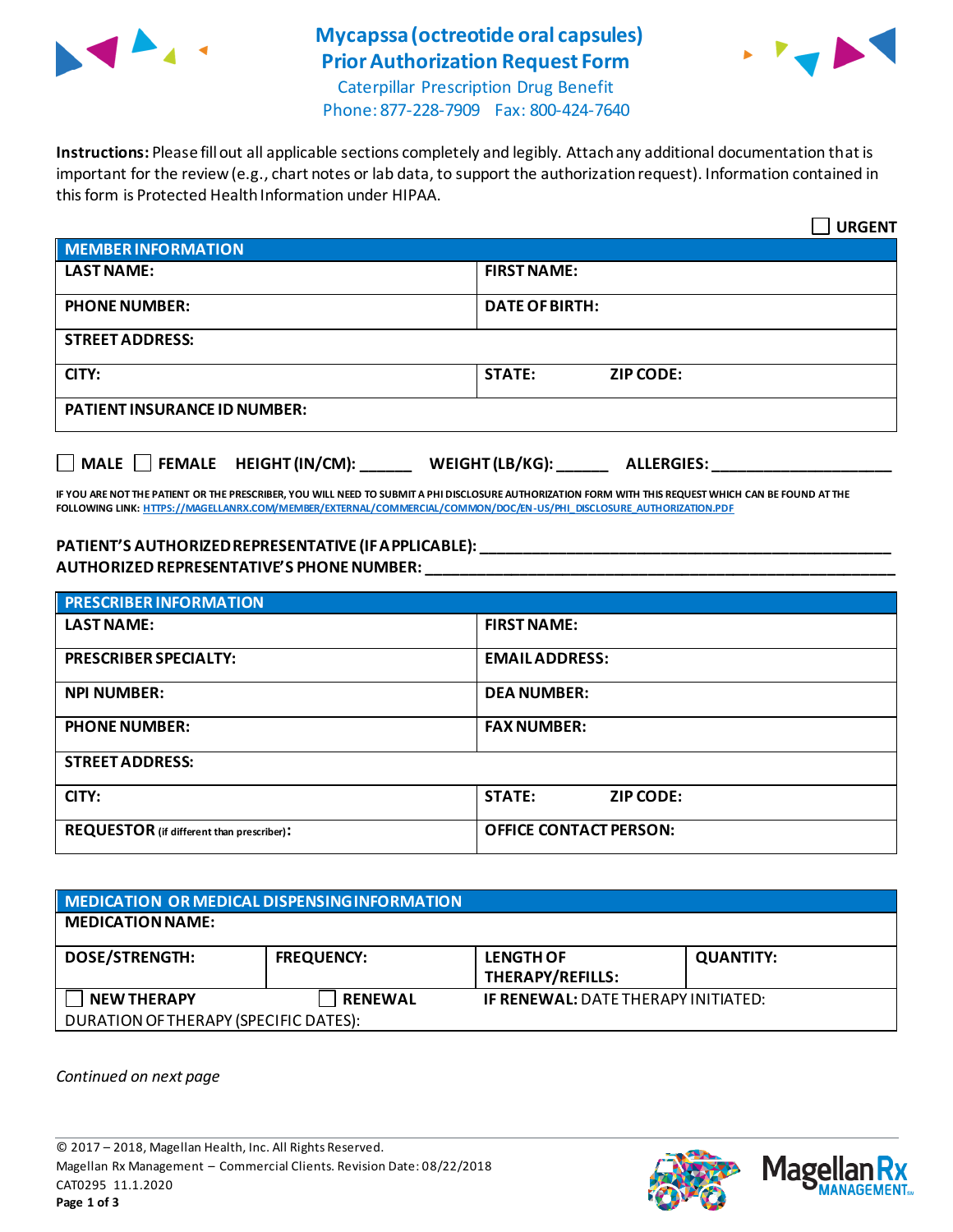

## **Mycapssa (octreotide oral capsules) Prior Authorization Request Form**

Caterpillar Prescription Drug Benefit Phone: 877-228-7909 Fax: 800-424-7640



| 1. HAS THE PATIENT TRIED ANY OTHER MEDICATIONS FOR THIS CONDITION?<br><b>MEDICATION/THERAPY (SPECIFY</b>                                                                                                                                                                    |                                                | YES (if yes, complete below)<br><b>NO</b>             |  |  |
|-----------------------------------------------------------------------------------------------------------------------------------------------------------------------------------------------------------------------------------------------------------------------------|------------------------------------------------|-------------------------------------------------------|--|--|
|                                                                                                                                                                                                                                                                             |                                                |                                                       |  |  |
| DRUG NAME AND DOSAGE):                                                                                                                                                                                                                                                      | <b>DURATION OF THERAPY (SPECIFY</b><br>DATES): | <b>RESPONSE/REASON FOR</b><br><b>FAILURE/ALLERGY:</b> |  |  |
| <b>2. LIST DIAGNOSES:</b>                                                                                                                                                                                                                                                   |                                                | ICD-10:                                               |  |  |
| $\Box$ Acromegaly<br>□ Other diagnosis:<br>ICD-10                                                                                                                                                                                                                           |                                                |                                                       |  |  |
| 3. REQUIRED CLINICAL INFORMATION: PLEASE PROVIDE ALL RELEVANT CLINICAL INFORMATION TO SUPPORT A<br>PRIOR AUTHORIZATION.                                                                                                                                                     |                                                |                                                       |  |  |
| <b>Clinical Information:</b><br>Is this drug being prescribed to this patient as part of a treatment regimen specified within a sponsored clinical<br>trial? $\square$ Yes $\square$ No                                                                                     |                                                |                                                       |  |  |
| Does the patient have documented evidence of a growth hormone-secreting pituitary tumor?<br>$\Box$ Yes $\Box$ No (please submit documentation)                                                                                                                              |                                                |                                                       |  |  |
| Prior to medical therapy for the growth hormone-secreting pituitary tumor, did the patient have a documented<br>elevated insulin-like growth factor-1 (IGF-1) level equaling at least 1.3x the upper limit of normal?<br>$\Box$ Yes $\Box$ No (please submit documentation) |                                                |                                                       |  |  |
| Was the elevated IGF-1 level (above) obtained within three months of any pituitary surgery? $\Box$ Yes $\Box$ No                                                                                                                                                            |                                                |                                                       |  |  |
| Has the patient received monotherapy using long-acting injectable octreotide or lanreotide for 6 or more months?<br>$\Box$ Yes $\Box$ No                                                                                                                                    |                                                |                                                       |  |  |
| Has the patient's dose of long-acting injectable octreotide or lanreotide changed within the past 3 months?<br>$\Box$ Yes $\Box$ No                                                                                                                                         |                                                |                                                       |  |  |
| While on long-acting injectable octreotide or lanreotide, did the patient's measured IGF-1 level exceed the<br>laboratory's listed upper limit of normal? $\Box$ Yes $\Box$ No (please submit documentation)                                                                |                                                |                                                       |  |  |
| Are there any other comments, diagnoses, symptoms, medications tried or failed, and/or any other information the<br>physician feels is important to this review?                                                                                                            |                                                |                                                       |  |  |
| Please note: Not all drugs/diagnosis are covered on all plans. This request may be denied unless all required<br>information is received.                                                                                                                                   |                                                |                                                       |  |  |

© 2017 – 2018, Magellan Health, Inc. All Rights Reserved. Magellan Rx Management – Commercial Clients. Revision Date: 08/22/2018 CAT0295 11.1.2020